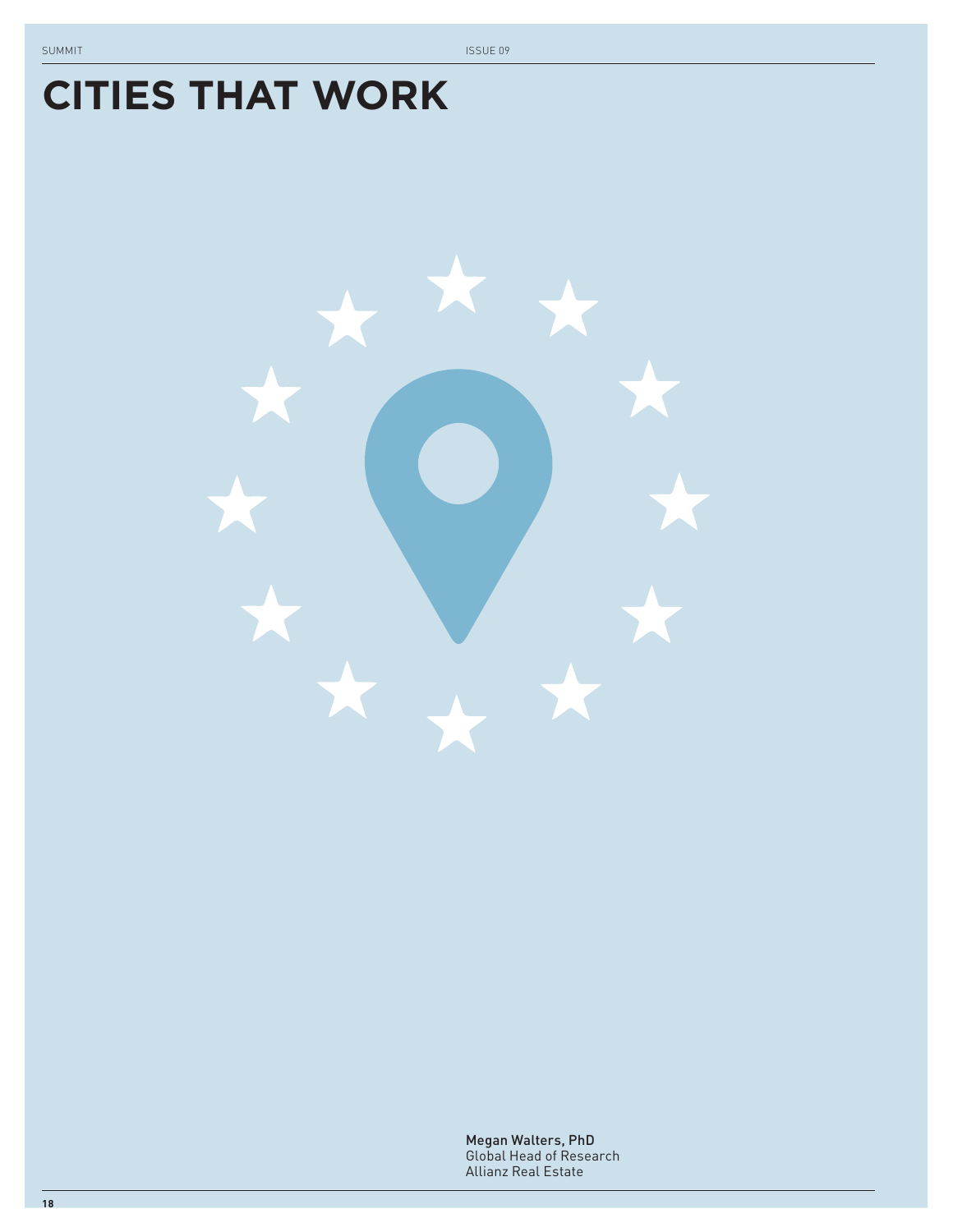Allianz Real Estate "Cities That Work" study\* applies a current office sector outlook to understand what makes London, Stockholm, Berlin, Amsterdam, and Paris the top cities for office investment.

> The world and the way we work has radically changed over the last year. Working from home has gone from a niche practice to a key part of many firms' future strategies; however, offices will likely remain crucial for collaboration, training, and maintaining corporate culture. Changing practices will fuel continuing bifurcation between prime and secondary offices, and the location and quality of assets will be more important than ever. The pandemic has also accelerated existing structural trends, in particular the rise of the tech sector.

> To compile this study, we have made significant methodology changes to reflect this new environment.\* Growing internal and external ESG awareness is represented in a new category with distinct environmental, social, and governance components. In addition, our tech and connectivity category has increased in sophistication and is weighted much heavier. Highly unusual market conditions mean we can only provide structural scorings; the lack of liquidity in most markets has made many of the short-term indicators used previously within the tactical scorings unreliable or even misleading. All these changes have resulted in considerably different rankings for many of the cities scored.

Top 5:

- 1. London
- 2. Stockholm
- 3. Berlin
- 4. Amsterdam
- 5. Paris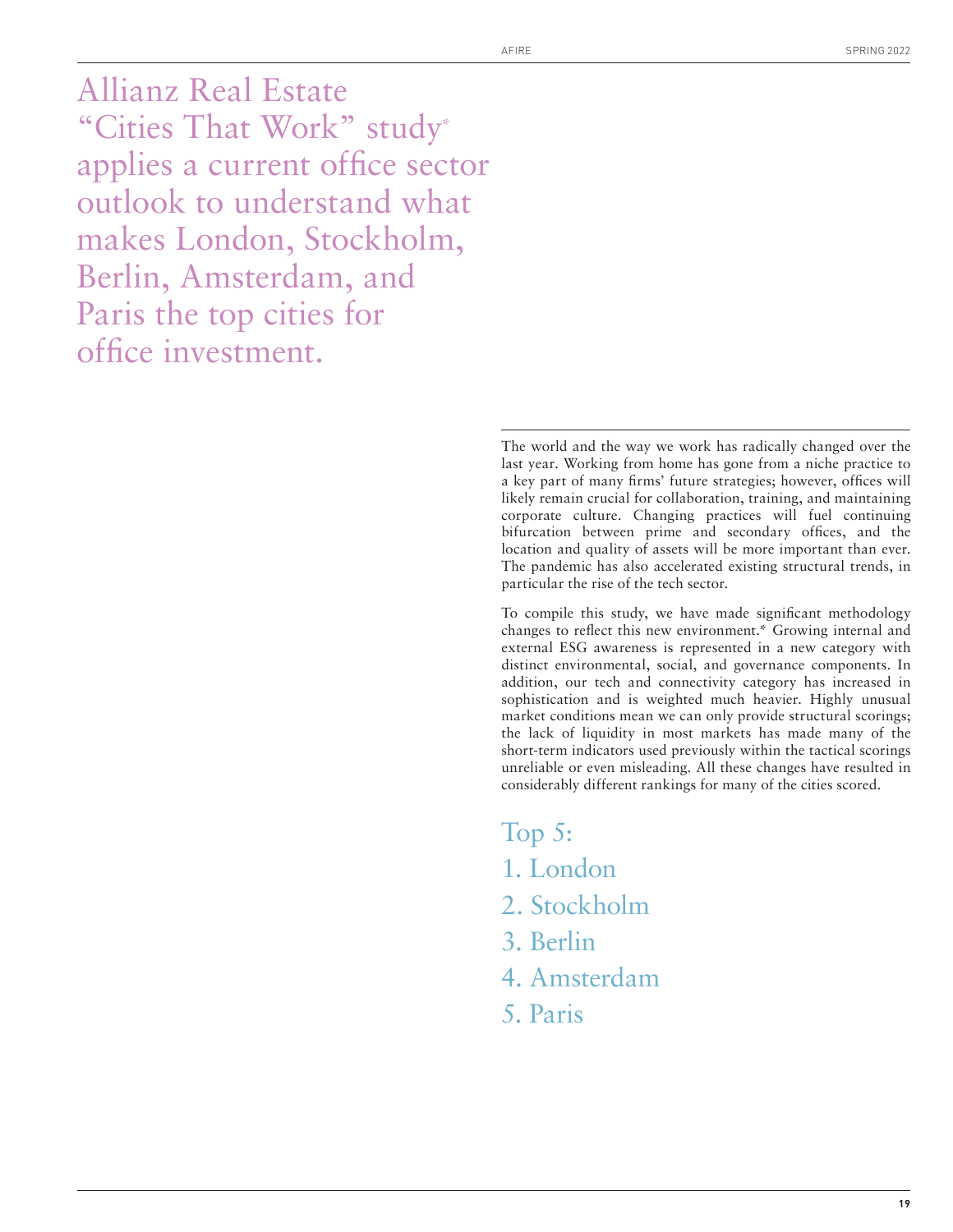# WHAT MAKES A CITY ATTRACTIVE?

Our model contains seven categories we think are essential to a city's attractiveness for office investments: global city status, office market size, office market balance, economic strength, human capital, technology and connectivity, and ESG.

# Office market size, office market balance and economic strength

A healthy local economy and office market are important to all real estate investors. Long-term investors would typically target core offices with a strong preference for large markets with a good stock of modern assets. Solid forecasted rental growth is important for maintaining capital values and income streams; this is balanced with low market volatility, which helps to limit downside risks. Population density is increasingly important; in dense cities workers are more likely to rely upon external office space. Finally, the value of offices is strongly correlated with local GDP and growth in the service sector.

Our model contains seven categories we think are essential to a city's attractiveness for office investments: global city status, office market size, office market balance, economic strength, human capital, technology and connectivity, and ESG.

#### Global city status

 Alongside these traditional real estate factors, we believe a city's global prominence will strongly influence its future success. A city with a solid globally recognized brand will be able to attract international corporations, workers, students, and capital. As talent and business arrives, they are integrated into a network that is difficult to leave. The stronger the city's brand, the stronger the network and cultural offering and thus higher incentive for more participants to join. A city's ranking in this category was the best predictor of its overall ranking.

#### Human capital

 The quality of human capital available in a city underpins its long-term prospects. Competition for high-quality labor has increased: the reservation wage—the minimum wage a worker would accept to take on a new job—spiked in 2021 in many countries. The size and quality of local universities will affect the supply of young and educated talent that firms require. On average, a third of graduates will live and work in the city they studied in, rising to two thirds in the most globally prominent cities. At all levels, widespread acceptance of working from home gives workers more options for where they want to live. As a result, high quality of life is more important than ever for attracting and retaining talent.

#### Technology and connectivity

The tech sector has grown faster than any other in recent years, and there are good reasons to believe the pandemic will only further strengthen small and big players. Global venture capital funding in the first half of  $2021$  shattered records at US\$288 billion—US\$110 billion higher than the previous record. Tech firms now make up nine of the ten most valuable companies globally, with many drastically increasing in value over the course of the pandemic. Traditional office occupiers face an existential threat; JP Morgan's last annual shareholder letter discusses the "enormous threat" of competition from tech competitors.<sup>1</sup> Highquality transport infrastructure has also increased in importance as a result of environmental concerns and the availability of an alternative to commuting.

#### ESG

 ESG factors are now widely accepted internally and externally as a part of the investment process. The importance of environmental concerns is well understood as countries commit to more stringent green targets and markets price in measures like carbon taxes. However, awareness of social and governance factors is lower, particularly in real estate. Our model incorporates a social cohesion metric that includes city-level inequality, crime rates and happiness; low scores may leave a city vulnerable to brain drain. Also included is a governance score incorporating city-level corruption, strength of legal rights and political stability; good scores should indicate both lower reputational risks and volatility of future prospects.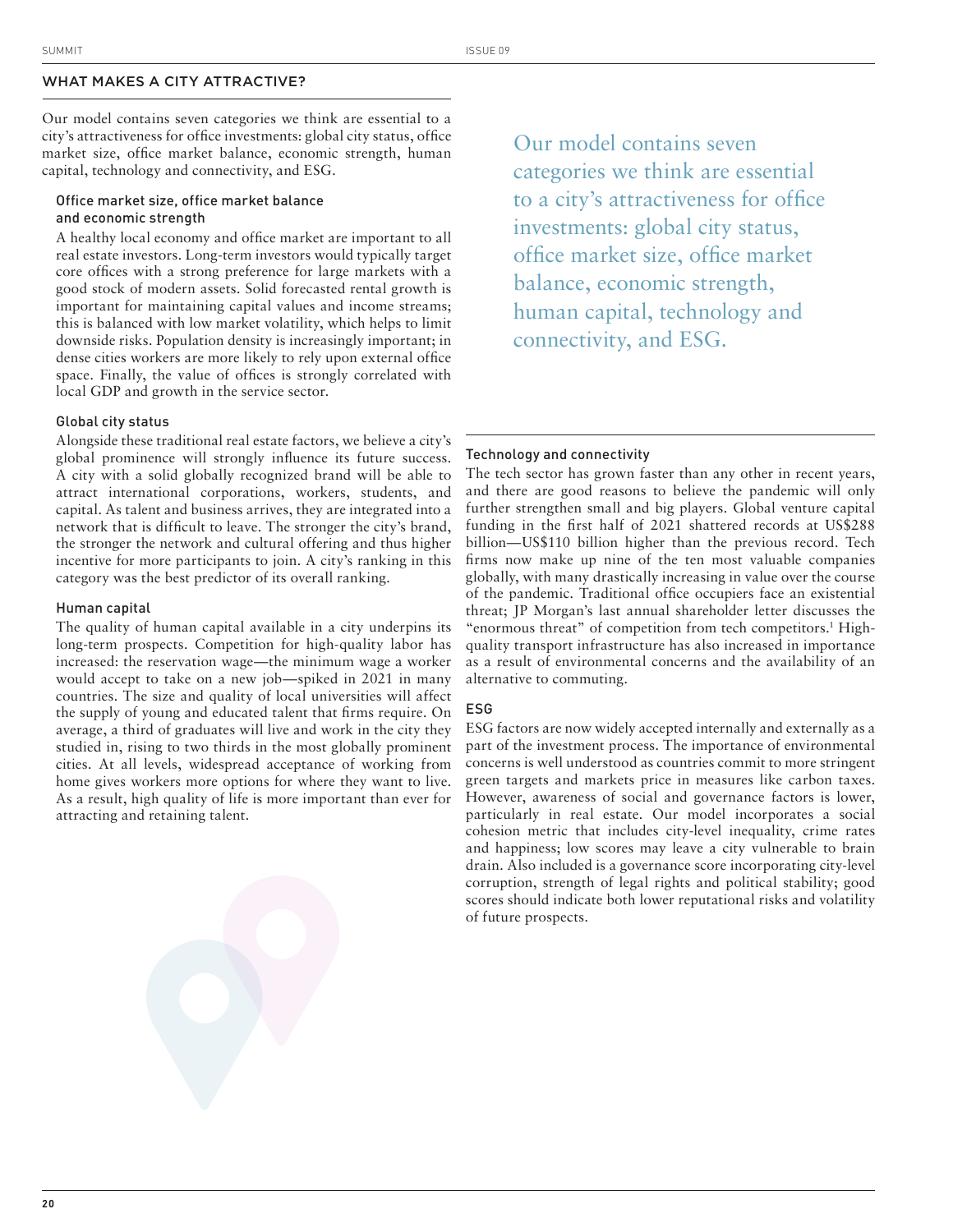#### 1. LONDON

This year London comes out significantly ahead of the other 25 cities ranked, with excellent scores in every category.

England's capital is ranked first for global city status: it is consistently ranked as one of the top three global cities and often ranked as the world's most important. Its network of six major airports makes up the world's busiest air transport system. This prominence has enabled it to be a truly international hub with more than 37% of the population born outside of the UK.

London is also ranked first for human capital: a growing population and more than 400,000 students at more than 43 institutions mean it has an excellent labor supply. The size of London's universities is matched by their quality: four are ranked in the Times Higher Education top 100, a number only equaled by Los Angeles. Although London's population growth is not massive it still is the sixth highest of the cities scored.

The rise of the tech sector will disproportionally benefit London, which is Europe's most important tech hub. The city receives far more in venture capital funding than anywhere else in Europe: around EUR 16 billion in 2020, four times its next rival Paris. In recent years, tech hubs such as "silicon roundabout" and King's Cross have emerged around some of the key central universities. London also benefits from an expansive network of public transport including the world's fourth largest subway system.

Alongside these structural strengths, London's office market is one of the most important globally. In Europe, by transaction volume over the last five years, London is second only to Paris, and is nearly three times larger than third-largest Frankfurt. International investors hungry for trophy assets and stable income have a strong preference for London; the city has often received more foreign capital than any other city globally. The UK's economy is starting to move on from the twin crises of Brexit and COVID-19, and so is expected to grow exceptionally well in the short to medium term. This strength alongside predicted falls in vacancy rates help London achieve the highest forecasted rental growth in Europe.

This year London comes out significantly ahead of the other 25 cities ranked.

# 2. STOCKHOLM

Although Stockholm is unexceptional in terms of global city status and real estate market size, it earns second overall ranking through top scores in all other categories.

Stockholm's biggest strength is its office market balance with a top ranking. Low volatility has resulted in significantly above average risk-adjusted returns over the last fifteen years. Stockholm also has the second highest rental growth: despite presently challenging conditions, falling vacancy and growth in key sectors should lead to excellent growth in the medium term. The longterm prospects for the office market are aided by above average population density.

The economy of Stockholm is very robust, with some of the highest rankings for both overall GDP growth and service sector growth. Since the 1990s, Stockholm's tech industry has been a continual source of growth, with three times as many people employed now in IT and communications as the EU average. The sector is supported by a healthy start-up scene that has produced notable successes including Spotify and Klarna.

Alongside all four Nordic cities scored in this report, Stockholm receives a top ESG ranking. The city was awarded Europe's first European Green Capital in 2010 and aims to be fossil fuel free by 2040. Furthermore, 99% of solid waste is recycled and 50% of Sweden's electricity comes from renewable sources. Alongside environmental strengths the city does well on governance and social cohesion. Sweden's legal rights are ranked as the fourth strongest in the world, only beaten out by three other Nordic countries. In addition, Stockholm is ranked as the ninth happiest city in the world by the World Happiness Index.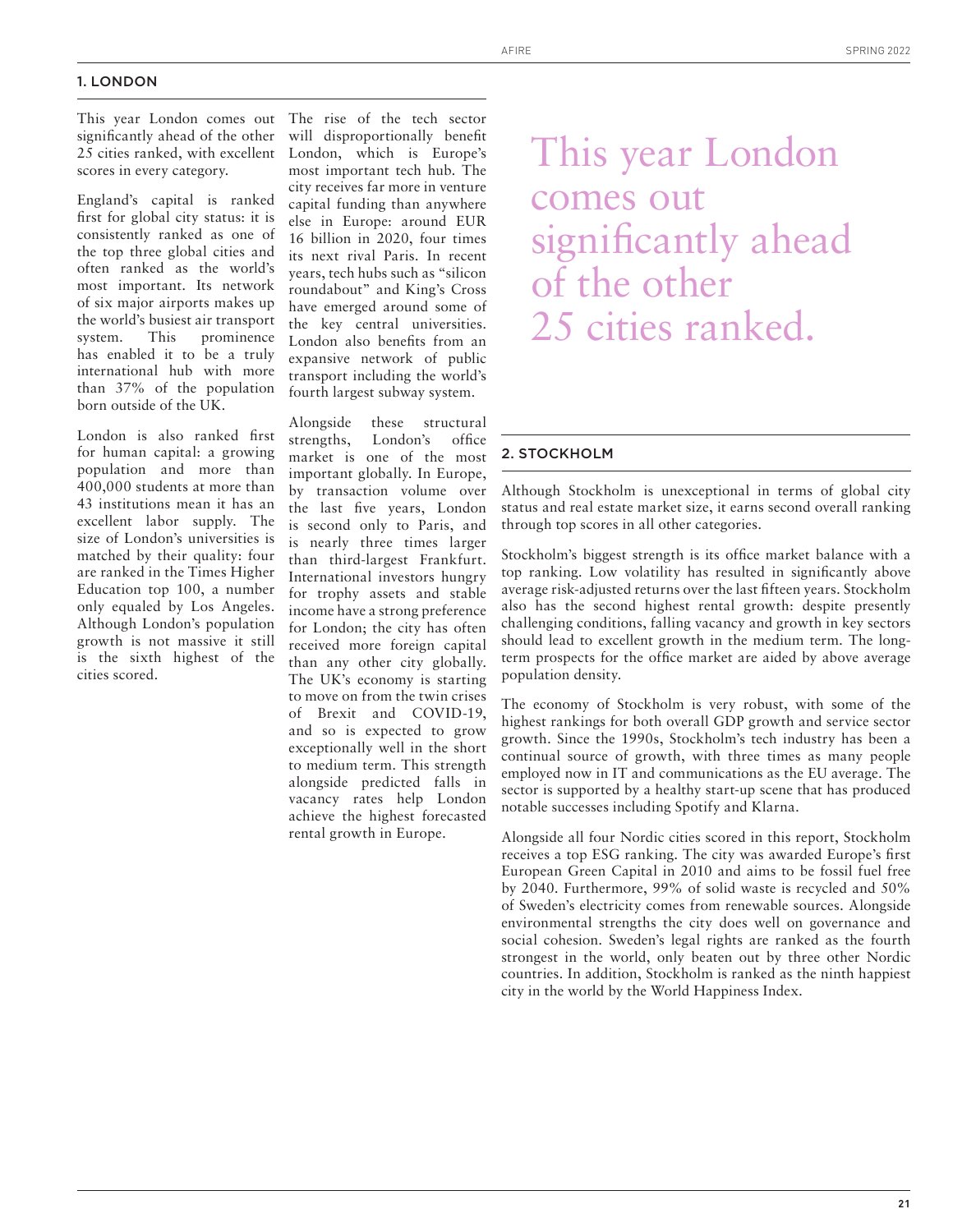# 3. BERLIN

The most globally connected city in Germany has used its accessibility to attract international talent and cultivate a growing tech sector.

Berlin's rich history, worldclass cultural offerings and open values have helped it gain third place for global city status. The relatively low cost of living makes Berlin much more affordable than many other global cities. The city is the most multicultural in Germany with more than 800,000 of the 3.7 million residents possessing a foreign passport. Furthermore, Berlin has profited from steadily increasing tourism and the continuing relocation of government ministries from other parts of Germany.

The city's aforementioned accessibility helps it receive a third place ranking for tech and connectivity. Global outreach and solid universities have helped fuel a booming startup scene that has produced eight tech unicorns. Access to global talent has been crucial to this growth as almost 30% of start-up staff are from abroad. Berlin's transport infrastructure is also excellent: research has shown the city's public transportation system is the fastest in the world, alongside Paris.

Berlin's office market receives consistently good scorings that allow it to take 3rd place for market balance. Despite an uptick in 2020, Berlin's office vacancy rate remains one of the lowest in Europe, due in part to the city being also almost twice as dense as other major German cities. Forecasted rental growth and risk-adjusted returns are both above average. A potential risk is that the floorspace per worker is higher than cities like London and Paris, and so working from home may impact the local market more.

The largest office market in Europe has a world-class startup ecosystem, but is held back from the very top of our scorings by weak ESG scores.

# 4. AMSTERDAM

The forward-thinking capital of the Netherlands has unexpectedly benefitted more than any other city from the fallout of Brexit.

Amsterdam's office market's attractive qualities allow it to take second for office market balance. Risk-adjusted returns over the last fifteen years are more than double the average of the cities scored. Local office vacancy is at its lowest since the early 2000s and is now below the European average. Unlike many other markets, rental values did not fall in 2020, albeit with increased incentives. This strength is expected to continue; Amsterdam is expected to grow at the same high rate as Stockholm in the future.

Like most of the highest scoring cities, Amsterdam receives a top five scoring for global city status. Dutch regulation and a more than 90% English-speaking population help make the city an attractive hub for international business. As a result, Amsterdam made significant gains in the wake of Brexit, as shown by the city briefly recording a higher trading volume than any other European financial center. The city also benefits from extensive tourism with more than 5.3 million international visitors and 16 million daytrippers visiting the city every year.

The city's forward-thinking approach helps it get good scores in technology & connectivity, human capital and ESG. Alongside London, the city has developed into a key green finance hub and is ranked 1st on the Green Finance Index. The cities vibrant start-up scene has produced two of the most valuable tech companies in Europe: Adyen and Takeaway.com. Amsterdam is also renowned for its urban planning, with excellent walkability, green spaces and bike access—by some estimates the city has more bikes than people.

#### 5. PARIS

The largest office market in Europe has a world-class startup ecosystem, but is held back from the very top of our scorings by weak ESG scores.

The strength of Paris's startup scene and high patent applications secure it the top ranking for technology & connectivity. In and around east Paris's thirteenth arrondissement are several of the world's best start-up incubators, including Station F, the world's largest. The French government wants to capitalize on this advantage with president Macron recently stating a goal of ten tech companies worth EUR 100 billion by 2030. Paris's already extensive metro system will more than double in size when the Grand Paris project completes towards 2030.

The only other city in Europe that approaches London's global prominence, Paris wins second for global city status. Paris is the largest of the cities scored by population and by metro economy—the fifth largest in the world. For centuries, the city has been renowned as a cultural hub for its high gastronomy, art, and literature. This status is part of why it is has the second most international visitors of any city globally, falling behind only Bangkok.

As the finance and business center of France, Paris remains a key European office market. By transactions from 2016 to 2020, Paris is the largest market in Europe with EUR 20 billion of transactions over the period. Limited availability of space has resulted in relatively smaller pipeline than most of the cities scored.